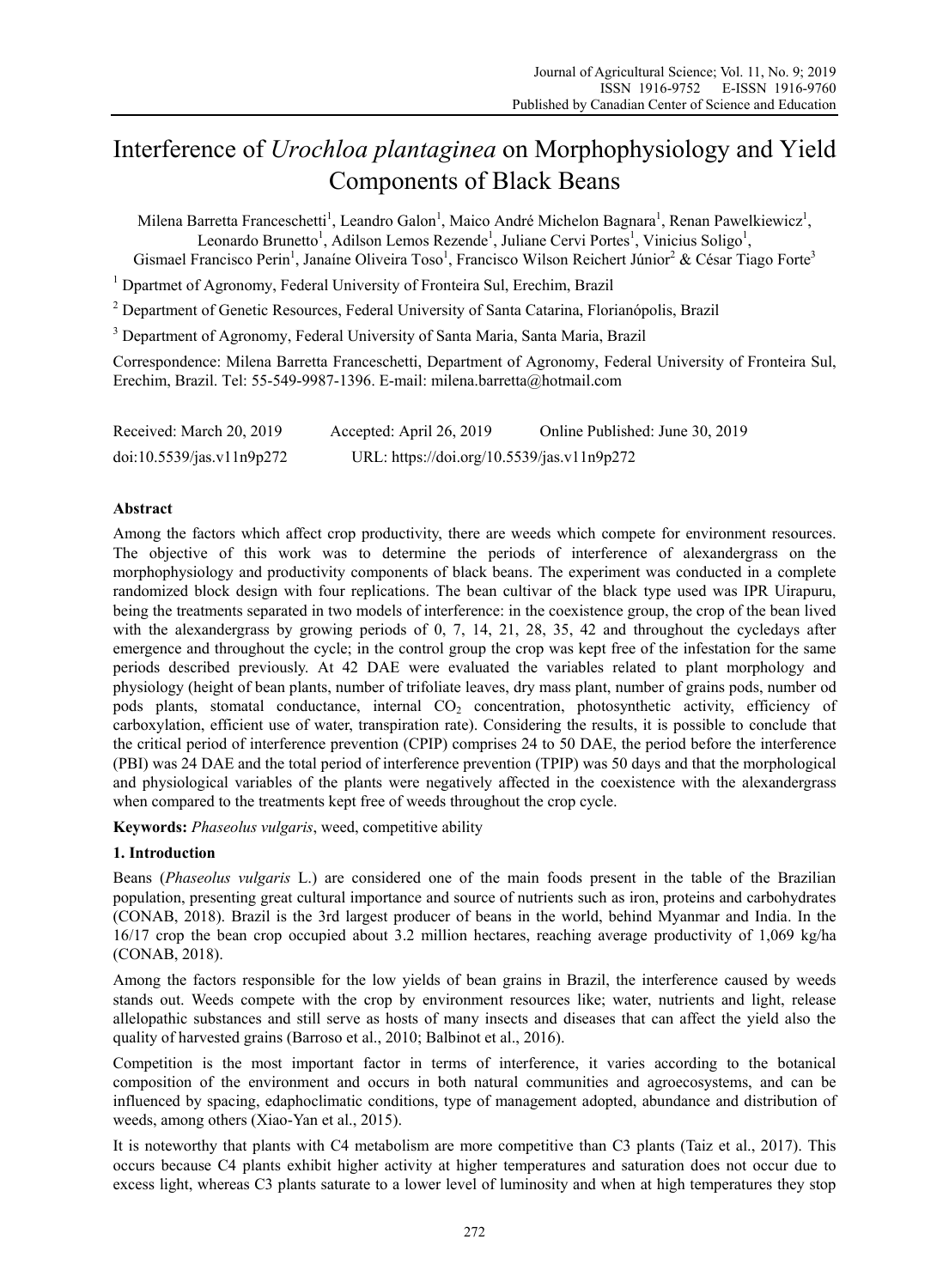the photosynthetic activity and start the photorespiration. Another characteristic that confers the C4 plants present greater competitiveness is related to these have better efficiency in the use of water, with this the plant transpires less, allowing greater accumulation of biomass per mole of absorbed water (Ferreira et al., 2011).

The alexandergrass (*Urochloa plantaginea*) is commonly found in the southern, southeastern and midwestern regions of Brazil (Vidal et al., 2010), being an annual grass belonging to the family Poaceae, with metabolism C4, characterized by the aggressiveness when it competes with crops (Gallo et al., 2008). Showing a high efficiency in the exploitation of the resources of the environment (Galon et al., 2008). In high populations, alexandergrass competition may decrease soybean yield by up to 50% (Fleck et al., 2002; Silva et al., 2009b) and up to 100% maize (Galon et al., 2008).

Due to its high tillering capacity, alexandergrass predominates over the crop, forming a vigorous canopy, making it difficult to pass light to the leaves of the middle and lower third of the crop (Fleck et al., 2002). With this, the plants tend to steer towards the light (Taiz et al., 2017), influencing the height of the plants (Lacerda et al., 2010).

The stress caused by weeds on the crops can generate irreversible damages, compromising the development of the reproductive structures and consequently affect the components of grain yield (Silva et al., 2008). Lamego et al. (2004) observed a decrease in the number of pods when the soybean crop was submitted to competition.

The alexandergrass adversely affected the stature of maize plants, the height of insertion of the first ear, length of ears, number of rows per ear, number of grains per row, total grain per ear and grain yield of corn, when culture was infested by weed (Galon et al., 2008). In the cowpea crop, in competition with different weed species, Freitas et al. (2009) observed a productive reduction of 90%, besides the reduction in the final stand of the crop and reduction in the number of pods per plant.

Weed interference in crops comprises three specific periods: the period before the interference (PBI) that occurs after the emergence of the crop and cohabits with a weed population with no loss of productivity, the total period of interference prevention (TPIP), occurs from sowing, in which the crop must be weed free, without grain growth, development and productivity being affected and the critical period of interference prevention (CPIP) that corresponds to the difference between the PBI and the TPIP that occurs when the competition is really high and it becomes necessary the management of the weeds (Galon et al., 2008; Agostinetto et al., 2008).

The objective of this work was to determine the periods of interference of alexandergrass on the morphophysiology and productivity components of black beans.

## **2. Method**

The experiment was carried out in the field agricultural season of 2017/18, in the experimental area of the Federal University of Fronteira Sul (UFFS), Câmpus Erechim/RS, under no-tillage system, in soil classified as typical Red Latosol (Embrapa, 2013).

The experimental design was a complete randomized block design, with four replications. The experimental units were composed of 3 m wide plots (6 rows spaced 0.50 m) by 5 m long  $(15 \text{ m}^2)$ . In this experiment, the black bean cultivar IPR Uirapuru was used, using a mechanical seeder, in the average density of 24 plants m-2. Correction of soil fertility and other management and cultivation were carried out according to the technical recommendations for bean culture (Rolas, 2004). For the desiccation of the vegetation present in the experimental area, the herbicide glyphosate was used at the dose of 1.080 L ha<sup>-1</sup> of active ingredient.

Population surveys of the experimental area were carried out to determine the average populations of alexandergrass, a species that comes from the soil seed bank, obtaining an average population of 180 plants/m². The other weeds that settled in the area were eliminated from the plots by weeding.

The treatments were separated into two models of interference: in the first, the bean culture lived with the alexandergrass for increasing periods of 0, 7, 14, 21, 28, 35 and 42 days after emergence (DAE) and throughout the cycle; being called the coexistence group, and in the second, the culture was kept free of the infestation for the same periods described previously, called control.

Was determined at 42 DAE variables related to the physiology of plants, such as photosynthesis activity (A-µmol  $m<sup>2</sup>$  s<sup>-1</sup>), internal CO<sub>2</sub> concentration (Ci-µmol mol<sup>-1</sup>), transpiration rate (E-mol H<sub>2</sub>O m<sup>-2</sup> s<sup>-1</sup>) and stomatal conductance (Gs-mol  $m^{-1}$  s<sup>-1</sup>) measured in the middle third of the plants. The efficacy of the carboxylation (EC-mol CO<sub>2</sub> m<sup>-2</sup> s<sup>-1</sup>) and water use efficiency (UEA-mol CO<sub>2</sub> mol H<sub>2</sub>O<sup>-1</sup>) were calculated from the A/Ci and A/E ratio respectively. For the determination of the physiological variables, an infrared gas analyzer (IRGA) (ADC, model LCA PRO, Analytical Development Co. Ltd, Hoddesdon, UK) was used, each block being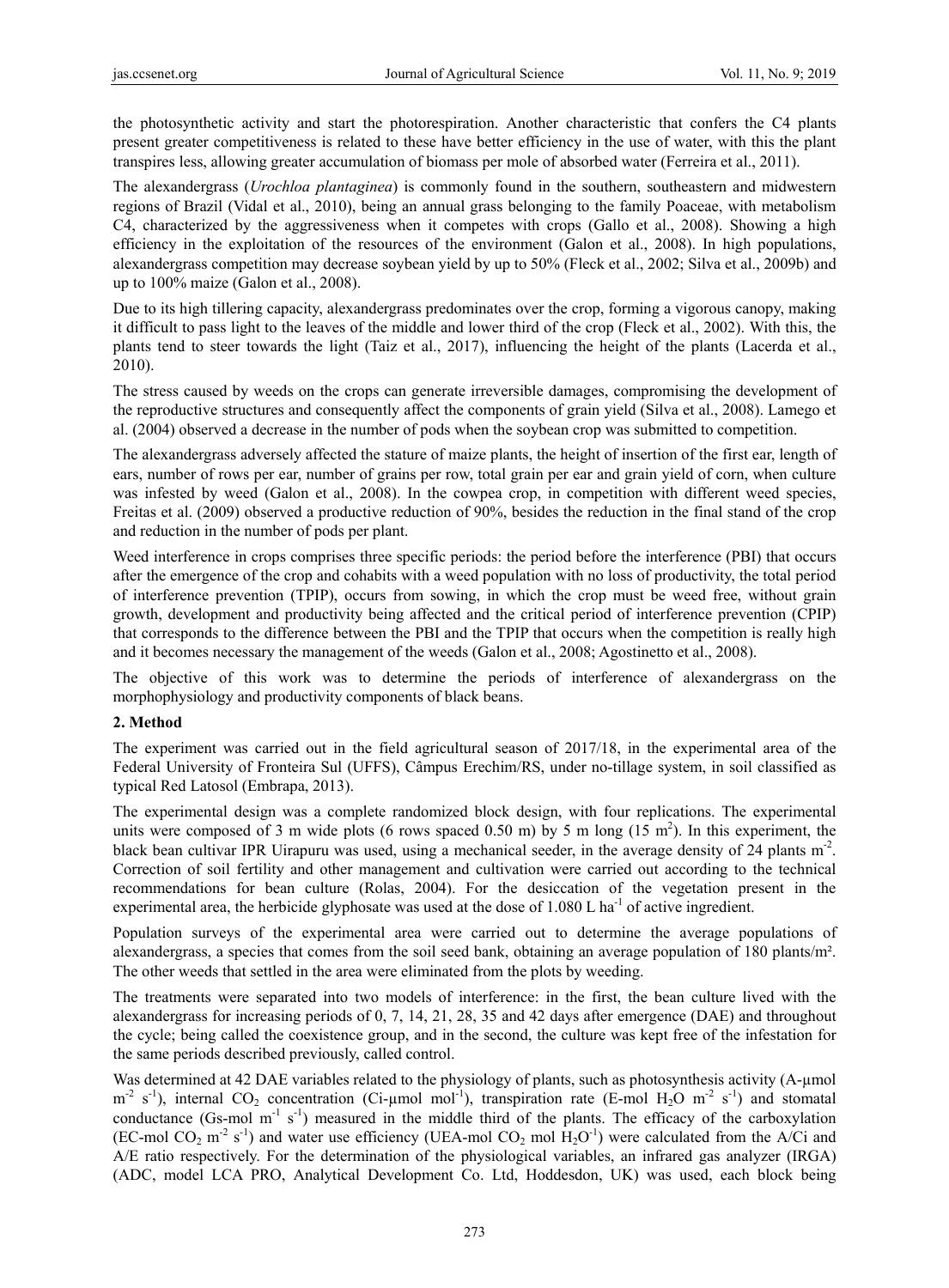evaluated in one day, between eight and ten o'clock in the morning, so that if the environmental conditions were homogeneous during the analyzes.

The morphological variables of the black beans were evaluated at 42 DAE: height of plants, with a ruler graduated in centimeters, from the base of the plant to the apical meristem; number of trifoliate leaves per plant per counts; and dry mass per plant, and the plants were collected close to the soil and packed in paper bags, placed for drying in an oven with forced circulation of air, at a temperature of  $60\pm5$  °C, until the meterial reaches a constant mass to be measured the dry mass of the aerial part.

In the pre-harvesting of the beans, the number of pods per plant was determined by counting the pods in five plants randomly collected within the experimental unit, using the same plants, were determining the number of grains per pod. In the harvesting of the crop was determined the productivity of the beans, when it reached 18% moisture was collected manually, in an area of  $3 \times 1$  m. Eight samples of 100 grains were counted each for the measurement of the mass of one thousand grains (g). The grain moisture was determined and the values were corrected to 13% for both grain yield and 1000 grain weight. After correction of moisture to 13% the weight was extrapolated to  $kg \text{ ha}^{-1}$ .

The results were submitted to analysis of variance by the F test, and being these significant, we determined the period before the interference (PBI), critical period of interference prevention (CPIP), and the total period of interference prevention (TPIP) of the alexandergrass over the black bean culture.

For the determination of the periods of interference, the grain yield variable (kg ha<sup>-1</sup>) of the crop was used. For the other variables, the Tukey test was applied to evaluate the effects of the cohabitation and control periods of the alexandergrass on the bean and the T test to compare the coexistence and the control within each evaluated period. All tests were performed at  $p \le 0.05$ .

Productivity data, standardized to 13% dry basis moisture and expressed in kg ha<sup>-1</sup>, were submitted to regression analysis using the nonlinear regression model. This model obeys the following logistic equation:

$$
Y = \frac{a}{(1 + e^{[-(x-x_0)/b]})}
$$
 (1)

where,  $Y = \text{grain yield, } x = \text{number of days after emergence of the bean crop; a = maximum value of the curve;}$ and  $b = slope$  of the curve; and  $xo = value$  of x at the midpoint of the sigmoid curve. Based on the regression equations, the periods of alexandergrass interference on the bean crop were determined, subtracting 5% of the estimated maximum productivity in the regression equations in relation to the treatment maintained in the absence of infestation, considered as the cost of adoption chemical control (Cousens, 1985).

#### **3. Results and Discussion**

The height of black bean plants in the coexistence period from 0 to 21 DAE did not differ statistically, the same occurred for the 28 and 42 DAE intervals (Table 1). In the control group of the alexandergrass, no differences between treatments were observed, except for 0 and 35 DAE. There was no significant difference when comparing the two coexistence and control groups among themselves in each period evaluated. The reduced height growth of the bean plants may be a consequence of the weed population increase, which increases both inter- and intra-specific competition. It is emphasized that the longer a weed species coexists with the crop, the greater the damage to the growth and development of the plants involved in the community (Galon et al., 2008; Silva et al., 2009a).

When analyzing the number of trifoliate leaves per plant of the bean, it was observed that there was negative interference of the alexandergrass with reduction of the variable, mainly when the culture coexisted at the beginning of the development or at 42 DAE (Table 1). As for the control, the later the weeding of the area, more negative the effects on the number of trifoliate leaves. When comparing the coexistence and control periods between them, it was observed that the coexistence negatively affected the beans when the weeds were effected at 21 DAE and for the control at 14 DAE. The weed interferes negatively in the development of the bean crop (Manabe et al., 2015), and *U. plantaginea* presents high competitive ability, causing considerable losses on the crops that infest (Galon et al., 2008).

The plant<sup>-1</sup> dry mass did not present a significant difference between the treatments for the coexistence period, in the control, there was a lower accumulation of the variable at 35 DAE when differing from periods 0, 7 and 14 DAE (Table 1). At 0 and 14 DAE the coexistence of the beans with the alexandergrass negatively affected the dry mass of the crop plants, when comparing these periods with the control. These results may be related to the increase in the competitive capacity of the alexandergrass plants, because as the weed community increases in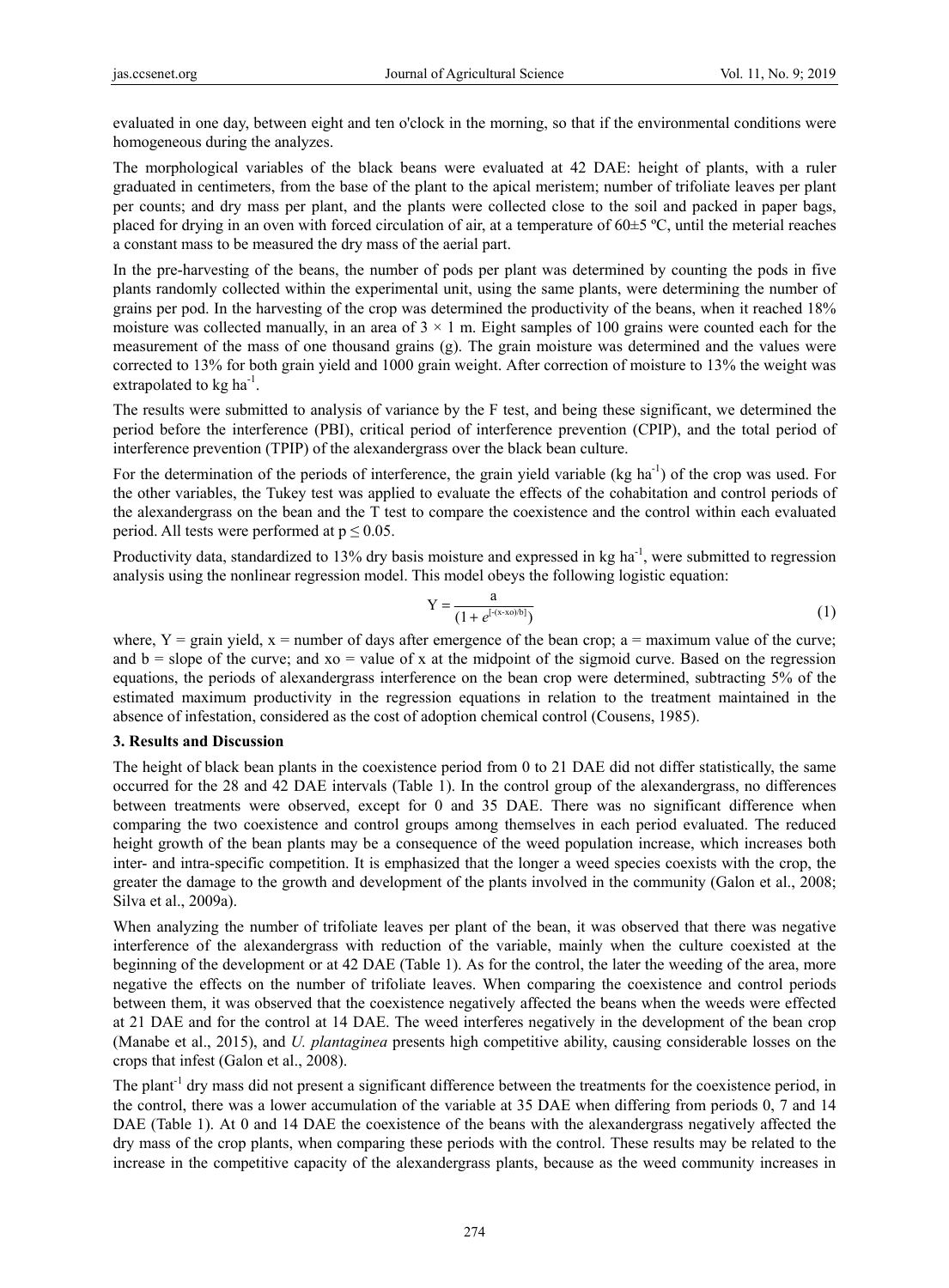the accumulation of dry mass there is reduction of the dry mass of the crop, as also verified by Scholten et al., (2011).

| Period in DAE   | Height of bean plants (cm) |             | Number of trifoliate leaves |             | Dry mass plant <sup>-1</sup> (g) |                    |
|-----------------|----------------------------|-------------|-----------------------------|-------------|----------------------------------|--------------------|
|                 | Coexistence                | Control     | Coexistence                 | Control     | Coexistence                      | Control            |
| $\Omega$        | $44.65$ ab $A1$            | 45.77 aA    | $11.00 \text{ dA}^1$        | 14.90 abA   | 5.18 $aBT$                       | 6.99aA             |
|                 | 44.30 abA                  | 42.75 abA   | 12.00 dA                    | $12.50$ bcA | 5.93 aA                          | 6.68 aA            |
| 14              | $47.35$ aA                 | $42.10$ abA | 14.12 <sub>bA</sub>         | $12.10$ bcB | 4.16 aB                          | $6.41$ aA          |
| 21              | 44.55 abA                  | 42.15 abA   | 13.70 bcB                   | 15.80 aA    | $6.54$ aA                        | $5.73$ abA         |
| 28              | $42.20$ bcA                | 41.35 abA   | 16.90 aA                    | 14.60 $aA$  | $6.30$ aA                        | $5.09$ abA         |
| 35              | 39.10 cA                   | 38.65 bA    | $12.32$ cdA                 | 10.65 cA    | $3.10$ aA                        | 3.71 <sub>bA</sub> |
| 42              | 42.45 bcA                  | $43.00$ abA | 8.12 eA                     | 9.80cA      | $3.58$ aA                        | $4.59$ abA         |
| General average | 43.51                      | 42.25       | 12.96                       | 12.92       | 4.97                             | 5.60               |
| CV(%)           | 4.67                       | 6.40        | 5.15                        | 9.38        | 37.44                            | 19.28              |

Table 1. Effect of cohabitation or control periods of *Urochloa plantaginea* (alexandergrass) on height (cm), number of trifoliate leaves and dry mass of black bean plants IPR Uirapuru cultivar. UFFS, Erechim/RS, 2017/18

*Note.* <sup>1</sup> Averages followed by the same lowercase letter in the column and upper case in the line do not differentiate by the Tukey test and T ( $p \le 0.05$ ), respectively.

The number of bean grains  $pod^{-1}$  was higher when the control of the alexandergrass was carried out up to 35 DAE, contrary to the observed in the coexistence group in which the management performed at 0, 7 and 14 DAE presented lower number of grains  $pod^{-1}$  when compared to the later controls (Table 2). When comparing the periods with each other, it was observed that the control at 0 and 7 showed lower number of grains per pod when compared to the control group (Table 2). On the other hand, the control performed at the 42 DAE showed the lowest production of the number of grains pods<sup>-1</sup> in relation to the coexistence evaluated at the same time.

The results referring to the mass of a thousand grains show that in the control period there were no significant differences between the evaluated treatments (Table 2). The coexistence of the beans with the alexandergrass at 7 DAE presented the lowest mass of a thousand grains when comparing with the other treatments and also in relation to the control period, since this time differed statistically with lower production. Similar data were observed by Barroso et al. (2010), when they verified that the mass of a thousand grains of the bean was reduced when in competition with Amaranthus and hairy beggarticks.

The results show no differences for the number of plant<sup>-1</sup> pods for the control of alexandergrass in all the weeding periods (Table 2). In the group of treatments related to coexistence, there was a reduction in the number of plant<sup>-1</sup> pods when the crop coexisted with the alexandergrass in the initial phase. Possibly this is related to a new reflux of weeds in the area after the weeding, from 0 to 14 DAE. When comparing the group living with the control, the influence of the competition was more clearly denoted, especially when the alexandergrass lived at 0 and 7 DAE with a lower number of plant<sup>-1</sup> pods, a fact that can be related to the lower emission of inflorescences and also to the abortion of these (Freitas et al., 2009).

In general, the weeding at 0 and 7 DAE showed lower number of grains per pods, number of pods, and weight of one thousand grains for the periods of cohabitation of the alexandergrass and beans (Table 2). The coexistence of the beans with the alexandergrass in these same two periods (0 and 7 DAE) showed lower production of number of grains per pods, number of pods per plant and mass of a thousand grains when compared with the control. In this way, it can be seen that the management of the alexandergrass in beans needs to be carried out at the beginning of the development of the crop, because if not controlled, it will exert a negative influence on the bean yield compendents (number of beans per pods, number of pods plant and mass of one thousand grains), which consequently will reflect in the decrease of grain yield. These data corroborate with those found by Stagnari et al. (2011) observed a reduction in some grain components of the bean, according to the increase of the population of weeds weeds of the culture.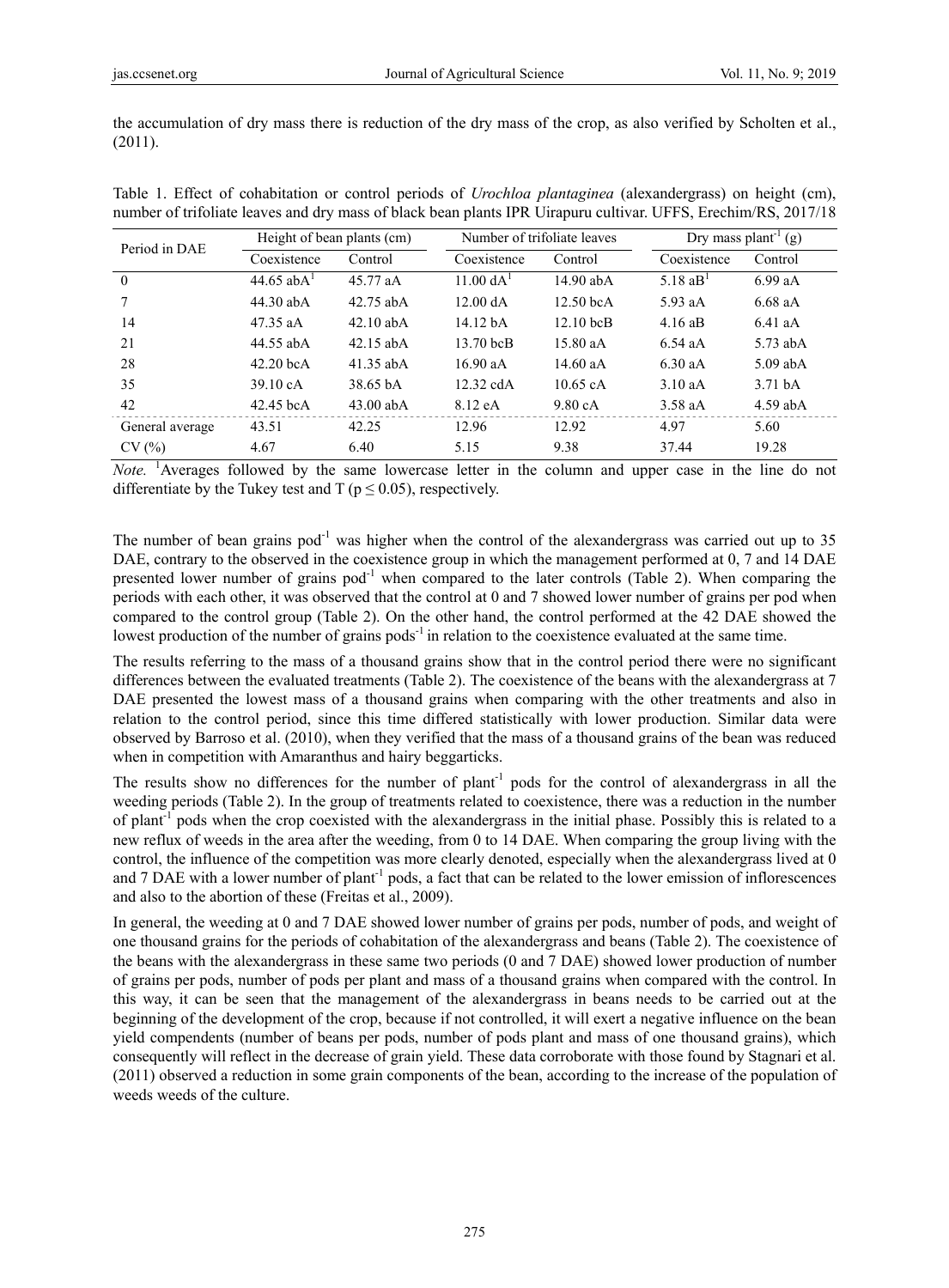| Period in DAE   | Number of grains $pods^{-1}$ |                       | Thousand grains mass (g) |             | Number od pods plants <sup>-1</sup> |            |
|-----------------|------------------------------|-----------------------|--------------------------|-------------|-------------------------------------|------------|
|                 | Coexistence                  | Control               | Coexistence              | Control     | Coexistence                         | Control    |
| $\theta$        | $4.50$ abB <sup>1</sup>      | $5.60$ ab $\triangle$ | 180.01 abA               | 200.50 aA   | $3.75$ bB                           | 14.00 aA   |
|                 | 3.76 <sub>bB</sub>           | $5.52$ abA            | $169.72 \text{ bB}$      | 211.53 aA   | 3.40 <sub>bB</sub>                  | $15.95$ aA |
| 14              | $4.71$ ab $\triangle$        | 5.97 aA               | 197.25 abA               | 208.89 aA   | $7.60$ ab $\overline{A}$            | $13.20$ aA |
| 21              | $5.24$ aA                    | 5.57 abA              | 197.36 abA               | 197.30 aA   | $12.30$ aA                          | $13.00$ aA |
| 28              | 5.37 aA                      | $5.42$ abA            | 192.98 abA               | 215.94 aA   | 11.05 $aA$                          | 13.40 aA   |
| 35              | $5.25$ aA                    | $5.32$ abA            | $209.07$ aA              | $205.60$ aA | 9.85 aA                             | $11.65$ aA |
| 42              | $5.63$ aA                    | 4.60 <sub>bB</sub>    | $201.41$ abA             | 187.09 aA   | $10.70$ aA                          | $10.30$ aA |
| General average | 4.92                         | 5.43                  | 192.54                   | 203.84      | 8.37                                | 13.07      |
| C.V(%)          | 11.41                        | 9.93                  | 7.17                     | 6.52        | 27.10                               | 23.47      |

Table 2. Effect of cohabitation or control periods of *Urochloa plantaginea* (alexandergrass) on the number of grains pods-1, mass of one thousand grains (g) and number of pods per black bean plant, IPR Uirapuru cultivar. UFFS, Erechim/RS, 2017/18

Note.<sup>1</sup> Averages followed by the same lowercase letter in the column and upper case in the line do not differentiate by the Tukey test and T ( $p \le 0.05$ ), respectively.

When analyzing the stomatal conductance of the bean living with the alexandergrass, treatments 0 and 14 DAE showed significant differences when compared to each other, however, they were equal to the other treatments (Table 3). For the control, in this same variable did not occur differentiation between the different periods tested. At 35 DAE, the difference between the coexistence and control periods was observed, being less conductance in the coexistence with the alexandergrass than in the control. The reduction in stomatal conductance is closely linked to the characteristics of the cultivar and the environmental conditions to which they are subjected (Costa et al., 2007). The reduction in stomatal conductance occurred with black bean plants in competition with hairy beggarticks (Manebe et al., 2014), as well as in cowpea plants under stress conditions (Nascimento et al., 2011).

Table 3. Effect of cohabitation or control periods of *Urochloa plantaginea* (alexandergrass) on stomatal conductance (Gs-mol m<sup>-1</sup> s<sup>-1</sup>), internal  $CO_2$  concentration (Ci-µmol mol<sup>-1</sup>) and photosynthetic activity (A-µmol mol<sup>-1</sup>) of black beans, IPR Uirapuru cultivar. UFFS, Erechim/RS, 2017/18

| Period in DAE   | Stomatal Conductance (Gs) |           | Internal $CO2 concentration (Ci)$ |           | Photosynthetic activity (A) |            |
|-----------------|---------------------------|-----------|-----------------------------------|-----------|-----------------------------|------------|
|                 | Coexistence               | Control   | Coexistence                       | Control   | Coexistence                 | Control    |
| $\theta$        | $1.31 \text{ aA}^{1}$     | $0.65$ aA | 255.00 aA                         | 295.66 aA | 19.90 aA <sup>1</sup>       | 15.80 aA   |
|                 | $1.07$ abA                | $0.62$ aA | $281.62$ aA                       | 295.66 aA | 20.00 aA                    | $15.24$ aA |
| 14              | $0.71h$ A                 | $0.63$ aA | 285.87 aA                         | 257.83 aA | 19.27 aA                    | $20.27$ aA |
| 21              | $0.82$ abA                | $1.02$ aA | 291.75 aA                         | 277.83 aA | $19.63$ aA                  | $17.76$ aA |
| 28              | $0.94$ abA                | $1.02$ aA | 278.50 aA                         | 296.66 aA | $20.62$ aA                  | $20.33$ aA |
| 35              | $0.81$ abB                | $0.93$ aA | 277.31 aA                         | 305.83 aA | $21.57$ aA                  | $20.46$ aA |
| 42              | $1.06$ abA                | $0.92$ aA | $277.33$ aA                       | 296.33 aA | $23.37$ aA                  | $17.94$ aA |
| General average | 0.96                      | 0.83      | 278.19                            | 298.40    | 20.62                       | 18.26      |
| CV(%)           | 23.79                     | 22.21     | 14.38                             | 9.80      | 27.45                       | 25.95      |

*Note.* <sup>1</sup> Averages followed by the same lowercase letter in the column and upper case in the line do not differentiate by the Tukey test and T ( $p \le 0.05$ ), respectively.

The results show for the variables related to the physiology of bean plants, internal  $CO<sub>2</sub>$  concentration, photosynthetic activity (Table 3) and the transpiration rate (Table 4) that there was no statistically significant difference between the treatments, both for coexistence and for the control or even in the comparison of each period in the comparison between coexistence and control. Similar results were found by Ferraz et al. (2001) evaluated the gas exchange of different common bean in the semi-arid and by Matos et al. (2013) when studying the effect of competition of M. aterrima, *U. plantaginea* and *U. decumbens* on the coffee crop. Different from that found by Manebe et al. (2014) in which hairy beggarticks interference negatively influenced the physiological characteristics: CO2 consumption, transpiration rate and mainly photosynthetic activity.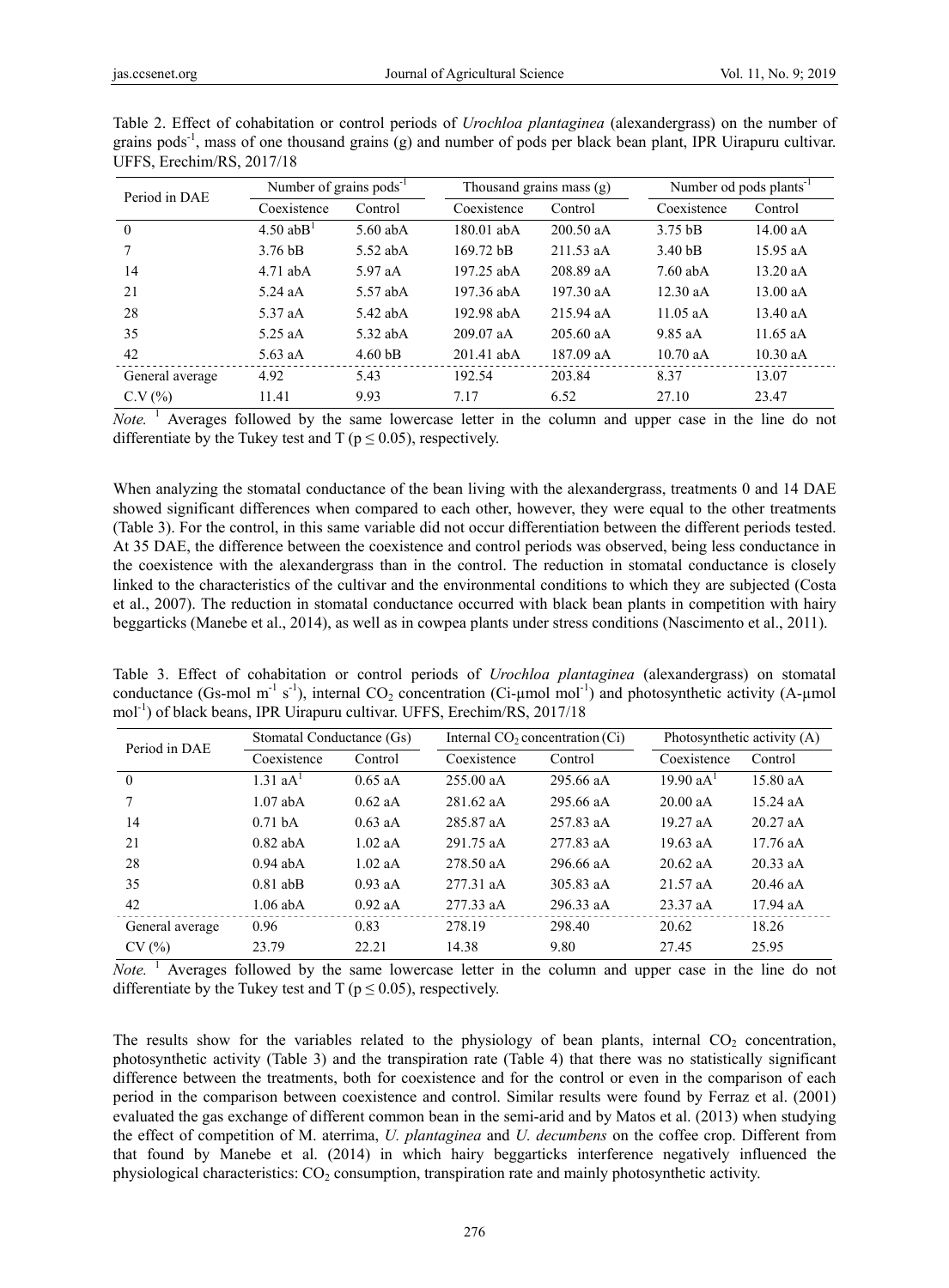In Table 4, for the carboxylation efficiency, it was observed that the weeding at 14 and 35 DAE in the coexistence group differed from each other, but were the same as the other treatments. For the control group, there were no significant differences between the evaluated periods. At 35 and 42 DAE, it was observed that alexandergrass control, when compared to coexistence, negatively affected the carboxylation efficiency of the bean. Manabe et al. (2014) found results similar to the present study when the common bean competed with weeds, it can still be said that the reduction in the carboxylation efficiency is directly linked to the reduction of the internal concentration of  $CO<sub>2</sub>$  and reduction of its assimilation rates (Ferraz et al., 2012).

In water efficiency, which consists of the amount of  $CO<sub>2</sub>$  set for biomass production, as a function of the amount of water transpired (Ferreira et al., 2011), it is possible to denote that the coexistence of the beans with the alexandergrass of the 0 to 42 DAE did not significantly alter it (Table 4). In the control group, it was observed that the weeding of the alexandergrass only at 0 DAE was not enough for the beans to express better efficiency in water use when comparing with the other treatments. When comparing the coexistence and the control between them, it was noted that the efficiency of water use was lower for the control performed at 0 and 42 DAE.

Table 4. Effect of cohabitation or control periods of *Urochloa plantaginea* (alexandergrass) on the efficiency of carboxylation (EC-mol CO<sub>2</sub> m<sup>-2</sup> s<sup>-1</sup>), efficient use of water (EUA-mol CO<sub>2</sub> mol H<sub>2</sub>O<sup>-1</sup>) and transpiration rate (E-mol H<sub>2</sub>O m<sup>-1</sup> s<sup>-1</sup>) of the black beans, IPR Uirapuru cultivar. UFFS, Erechim/RS, 2017/18

| Period in DAE   | Efficiency of carboxylation (EC) |           | Efficient use of water (EUA) |                                                                                               | Transpiration rate $(E)$ |            |
|-----------------|----------------------------------|-----------|------------------------------|-----------------------------------------------------------------------------------------------|--------------------------|------------|
|                 | Coexistence                      | Control   | Coexistence                  | Control<br>1.16 <sub>bB</sub><br>$1.90$ abA<br>2.02aA<br>$1.75$ abA<br>$2.05$ aA<br>$2.23$ aA | Coexistence              | Control    |
| $\theta$        | $0.07$ ab $\mathrm{A}^{1}$       | $0.06$ aA | $2.04$ aA                    |                                                                                               | $9.83$ aA                | 9.94 aA    |
|                 | $0.07$ abA                       | $0.05$ aA | $2.16$ aA                    |                                                                                               | $9.73$ aA                | $8.62$ aA  |
| 14              | 0.06 <sub>bA</sub>               | $0.07$ aA | $1.95$ aA                    |                                                                                               | 9.90 aA                  | 10.02 aA   |
| 21              | $0.07$ abA                       | $0.06$ aA | 2.19aA                       |                                                                                               | 9.45 aA                  | $10.53$ aA |
| 28              | $0.07$ abA                       | $0.06$ aA | 2.11aA                       |                                                                                               | $9.55$ aA                | 9.89aA     |
| 35              | $0.12$ aA                        | $0.06$ aB | $3.27$ aA                    |                                                                                               | $8.95$ aA                | $9.67$ aA  |
| 42              | $0.10$ abA                       | $0.06$ aB | $2.69$ aA                    | $1.93$ ab <sub>B</sub>                                                                        | $10.12$ aA               | $9.30$ aA  |
| General average | 0.08                             | 0.06      | 2.34                         | 1.86                                                                                          | 9.65                     | 9.71       |
| CV(%)           | 26.64                            | 29.14     | 25.20                        | 18.69                                                                                         | 11.89                    | 18.34      |

Note.<sup>1</sup> Averages followed by the same lowercase letter in the column and upper case in the line do not differentiate by the Tukey test and T ( $p \le 0.05$ ), respectively.

Figure 1 shows the yield curves of the black bean as a function of the coexistence or control of the weeds. It is observed that the coexistence with the alexandergrass began to affect the bean crop 24 days after the emergency (DAE), thus observing the need of the control of the alexandergrass until the 50 DAE. The interval between 24 and 50 DAE corresponds to the critical period of interference prevention (CPIP) in the Upper Uruguay Region of Rio Grande do Sul. While the period prior to 24 DAE is characterized as the period before interference (PBI), in which, the weed can coexist with the crop without reducing grain yield. It is noticed that at the end of the PBI would be the recommended period for the first control of the weeds, in this case the papuan. The total period of interference prevention (TPIP) was 50 days, and the weeds that emerged after this period did not affect the final yield of the crop or would have caused the maximum possible damage.

In crops where chemical weed control is adopted, herbicides applied in pre-emergence should have a residual effect that includes 50 DAE or so-called TPIP, since the plants that emerge after this phase did not significantly reduce crop productivity. In crops that are applied post-emergence herbicides or performed mechanical control of the alexandergrass, these operations must start at 24 DAE and end at 50 DAE at CPIP.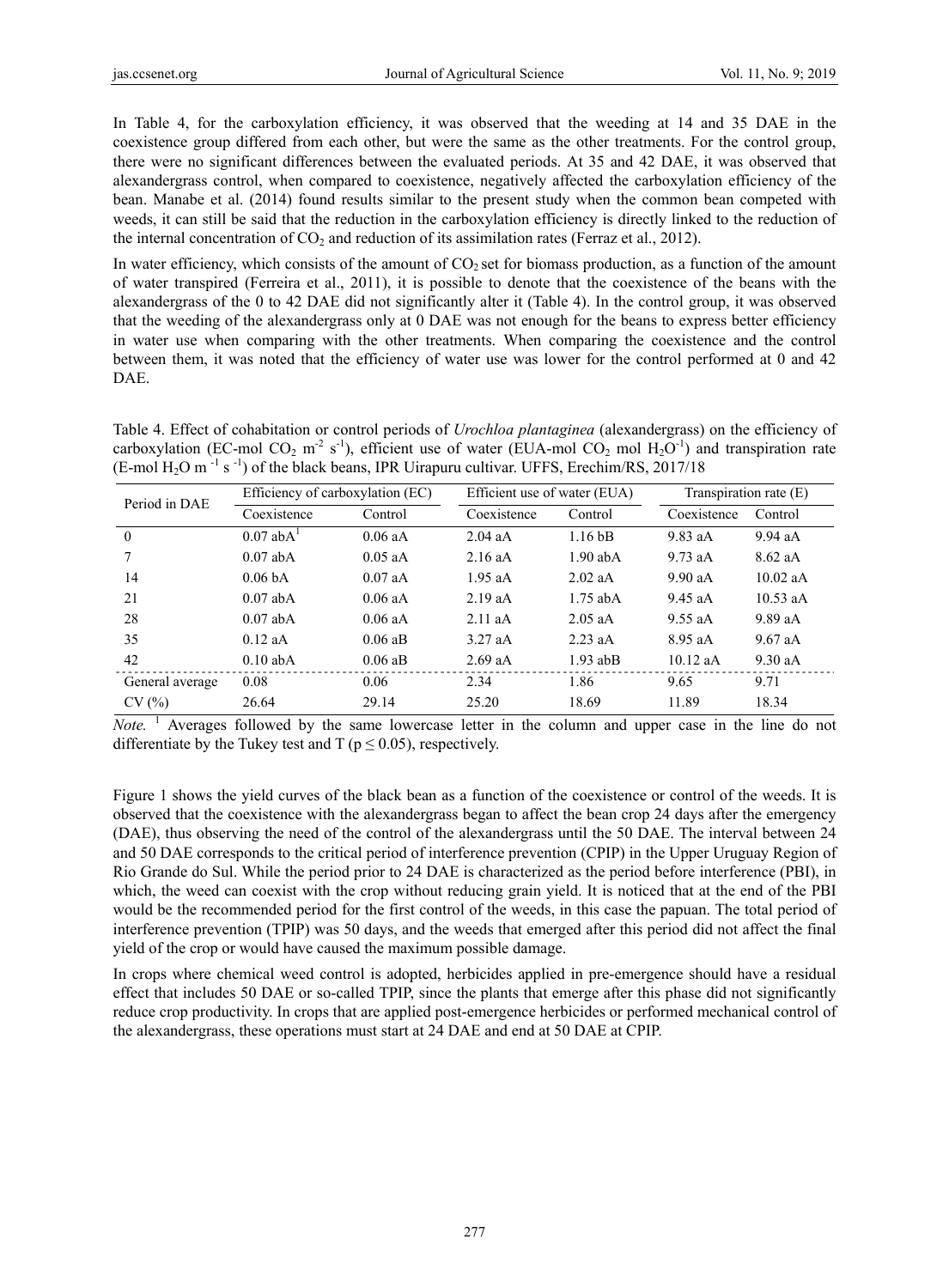

Figure 1. Bean grain yield (kg ha<sup>-1</sup>) IPR Uirapuru cultivar, due to infestation by different periods of coexistence (•) and control ( $\circ$ ) of *Urochloa plantaginea* (alexandergrass). PBI: period before interference; TPIP: total period of interference prevention and CPIP: critical period of interference prevention. UFFS, Erechim/RS, 2017/18

Parreira et al. (2014) observed in the study conducted for the determination of the period before interference of *Raphanus raphanistrum m*, *Digitaria* sp ., *Cyperus rot tundus*, *Xantiu um strumarium m* and *Portulac cacea oleracea ae* on bean cultivars with different growth habits, which averaged 20 DAE, independent of the growth habit of the cultivars of the crop.

According to studies by Borchartt et al. (2011) for determination of the interference periods of *D. horizontalis* and *Zea mays* L. in common bean, showed that the period before the interference extends to 4 DAE, the critical period of interference prevention corresponds to the period from 4 to 18 DAE, so the total period of interference prevention is up to 18 DAE.

The definition of CPIP in black bean crop and other crops is an extremely important tool for the adoption of integrated weed management in order to mitigate losses and unnecessary use of herbicides. However, the precise determination of this period is extremely complex, because factors such as sowing season and plant population of the crop; dose and times of application of nitrogen fertilization; species and weed populations present in the area; and soil and climatic characteristics can considerably influence the results, causing differences in different locations and years.

#### **4. Conclus sions**

Due to competition for resources by the alexandergrass, it is noted that the morphological variables: plant height, number of trifoliate leaves, number of pods per plant, number of grains per pod, dry mass and mass of one thousand grains are negatively influenced, resulting in low crop productivity.

The variables related to the physiology of black bean plants cultivar IPR Uirapuru are little influenced by the effect of al lexandergrass competition.

The period that black beans, cultivar IPR Uirapuru, and alexandergrass can coexist without negative interference in grain yield (PBI) is up to 24 DAE. The period in which the crop should remain free of interference so that grain yield is not affected (TPIP) is up to 50 DAE and the critical period of control (CPIP) of the alexandergrass comprises the range from 24 to 50 DAE of the bean cultivate IPR Uirapuru.

The determination of CPIP is important for proper weed management in order to avoid losses and unnecessary use of herb bicides.

#### **Reference es**

Agostinetto, D., Rigoli, R. P., Schaedler, C. E., Tironi, S. P., & Santos, L. S. (2008). Período crítico de competição de plantas daninhas com a cultura do trigo. Planta Daninha, 26, 271-278. https://doi.org/ 10.1590/S0100-83582008000200003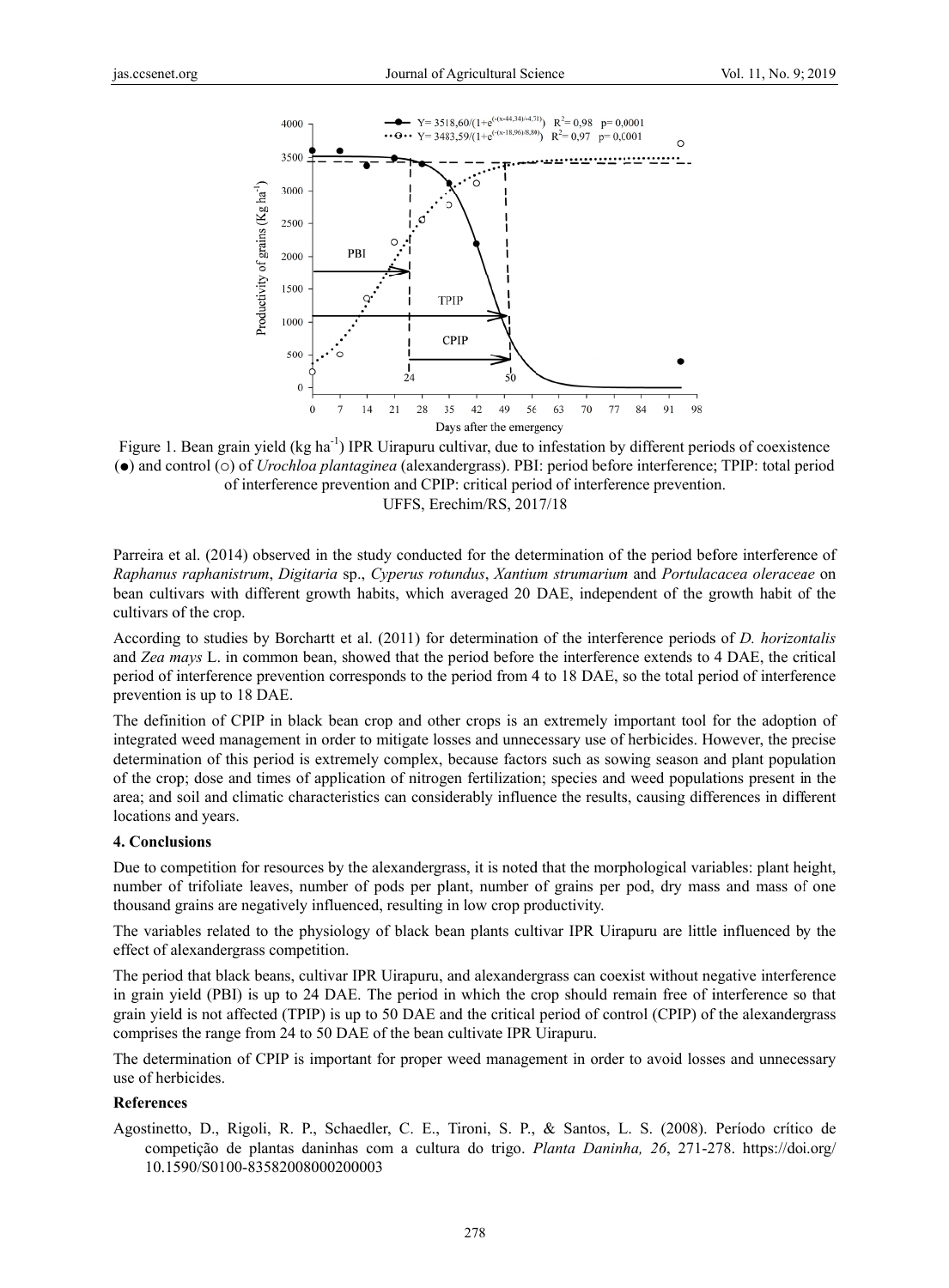- Balbinot, C. R., Dariva, P. A., Sordi, A., Lajús, C. R., Cericato, A., Luz, G. L., & Klein, C. (2016). Período crítico de interferência das plantas daninhas na cultura do milho. *Unoesc & Ciência, 7*, 211-218.
- Barroso, A. A. M., Yamauti, M. S., & Alves, P. L. da C. A. (2010). Interferência entre espécies de planta daninha e duas cultivares de feijoeiro em duas épocas de semeadura. *Bragantia, 69*, 609-616. https://doi.org/ 10.1590/S0006-87052010000300012
- Borchartt, L., Jakelaitis, A., Valadão, F. C. de A., Venturoso, L. A. C., & Santos, C. L. dos. (2011). Períodos de interferência de plantas daninhas na cultura do feijoeiro-comum (*Phaseolus vulgaris* L.). *Revista Ciência Agronômica, 42*, 725-735. https://doi.org/10.1590/S1806-66902011000300019
- CONAB (Companhia Nacional De Abastecimento). (2017). *Acompanhamento da safra brasileira de grãos*. Retrieved from http://www.conab.gov.br/OlalaCMS/uploads/arquivos/18\_01\_11\_09\_53\_59\_graos\_4o\_leva ntamento.pdf. Acessado em 30 de janeiro de 2018.
- CONAB (Companhia Nacional De Abastecimento). (2018). *Série Histórica de: Área, produtividade e produção*. Feijão, Brazil. Retrieved June 20, 2018, from http://www.conab.gov.br
- Costa, G. F., & Marenco, R. A. (2007). Fotossíntese, condutância estomática e potencial hídrico foliar em árvores jovens de andiroba (*Carapa guianensis*). *ACTA Amozônia, 37*, 229-234. https://doi.org/10.1590/ S0044-59672007000200008
- Cousens, R. (1985). A simple model relating yield loss to weed density. *Ann Appl Biol, 107*, 239-252. https://doi.org/10.1111/j.1744-7348.1985.tb01567.x
- EMBRAPA (Empresa Brasileira De Pesquisa Agropecuária). (2013). *Sistema brasileiro de classificação de solos*. EMBRAPA, Brasília.
- Ferraz, L. R. S., Melo, A. S. de, Suassuna, J. F., Brito, M. E. B. de, Fernandes, P. D., & Júnior, E. da S. N. (2012). Trocas gasosas e eficiência fotossintética em ecótipos de feijoeiro cultivados no semiárido. *Pesquisa Agropecuária Tropical., 42*, 181-188. https://doi.org/10.1590/S1983-40632012000200010
- Ferreira, E. A., Ignacio, A. I., Galon, L., Concenço, G., Silva, A. F. & Reis, L. A. C. (2011). Características fisiológicas da soja em relação a espécies de plantas daninhas. *Revista Trópica-Ciências Agrárias e Biológicas, 5*, 39-47.
- Fleck, N. G., Rizzardi, M. A., Vidal, R. A., Merotto Jr., A., Agostinetto, D., & Balbinot Jr., A. A. (2002). Período crítico para controle de Brachiaria plantaginea em função de épocas de semeadura da soja após dessecação da cobertura vegetal. *Planta Daninha, 20*, 53-62. https://doi.org/10.1590/S0100-83582002000100008
- Freitas, F. C. L., Medeiros, V. F. L. P., Grangeiro, L. C., Silva, M. G. O., Nascimento, P. G. M. L., & Nunes, G. H. (2009). Interferência de plantas daninhas na cultura do feijão-caupi. *Planta Daninha, 27*, 241-247. https://doi.org/10.1590/S0100-83582009000200005
- Galon, L., Pinto, J. J. O., Rocha, A. A., Concenço, G., Silva, A. F., & Aspiazú, I. (2008). Períodos de interferência de Brachiaria plantaginea na cultura do milho na região sul do rio grande do sul. *Planta Daninha, 26*, 779-788. https://doi.org/10.1590/S0100-83582008000400009
- Lacerda, C. F., Carvalho, C. M., Vieira, M. R., Américo, J. G., Neves, A. L. R., & Rodrigues, C. F. (2010). Análise de crescimento de milho e feijão sob diferentes condições de sombreamento. *Revista Brasileira de Ciências Agrárias, 5*, 18-24. https://doi.org/10.5039/agraria.v5i1a485
- Lamego, F. P., Fleck, N. G., Bianchi, M. A., & Schaedler, C. E. (2004). Tolerância à interferência de plantas competidoras e habilidade de supressão por genótipos de soja-II. Resposta de variáveis de produtividade. *Planta Daninha, 22*, 491-498. https://doi.org/10.1590/S0100-83582004000400002
- Manabe, P. M. S., Matos, C. da C. de, Ferreira, E. A., Silva, A. A. da, Sediyama, T., & Manabe, A. (2014). Características fisiológicas de feijoeiro em competição com plantas daninhas. *Biocience Journal, 30*, 1721-1728.
- Manabe, P. M. S., Matos, C. da C. de, Ferreira, E. A., Silva, A. A. da, Sediyama, T., & Manabe A. (2015). Efeito da competição de plantas daninhas na cultura do feijoeiro. *Biocience Journal, 33*, 333-343. https://doi.org/ 10.14393/bj-v31n2a2015-22271
- Matos, C.C., Fialho, C. M. T., Ferreira, E. A., Silva, D. V., Silva, A. A., & Santos, J. B. (2013). Características fisiológicas do cafeeiro em competição com plantas daninhas. *Biocience Journal, 29*, 1111-1119.